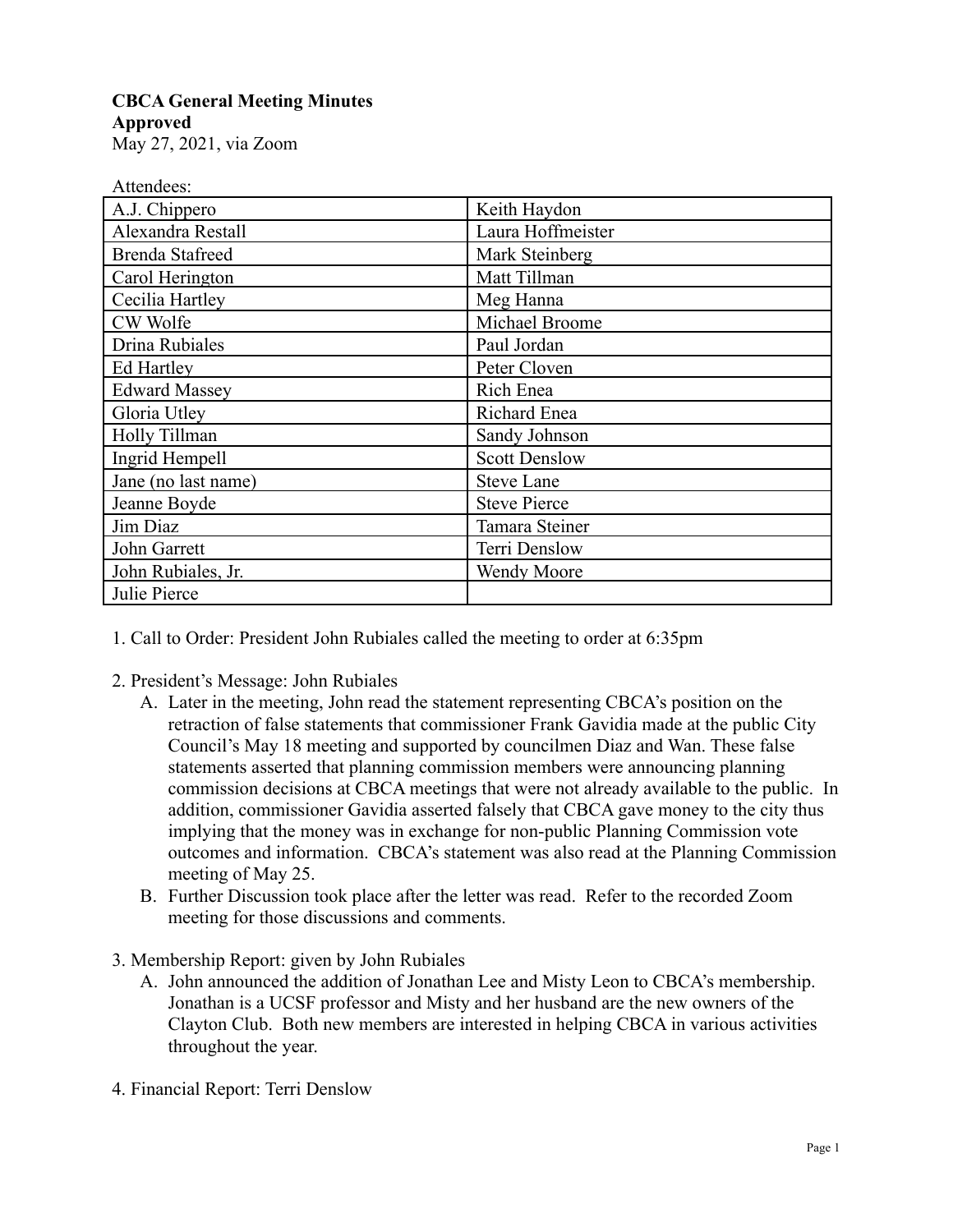Terri gave the April Financial snapshot. There is \$102,588 total in the bank accounts. Expenses were \$12,733 for April, \$36,870 YTD. \$8,145 of those April expenses are depreciation which does not impact cash flow. Revenue for April was \$2,600 with \$2,400 of that revenue from Bocce fees and \$148 from Bocce dues. Operation Expense line items; \$1,736 online subscription expenses, \$228 Bocce Security, \$1,500 Bocce Grooming, \$553 Storage, \$235 Bocce Supplies. CBCA has filed for an extension to file taxes. CBCA's CPA has moved to Mexico and will get 2020 taxes filed upon upcoming return to Clayton.

- 5. Police Report: Rich Enea
	- A. Beatrice Lopez joined the Police Department and will go through 14 weeks of training. Clayton PD is now at full staff.
	- B. There is an uptick in door-to-door sales taking place after hours. Officer Enea encourages people to call the Police if salespeople are coming to your door after the hours of 9am to 7pm. Door-to-door salespeople must be licensed and sell only if they have a permit. Even with a permit, sales can only take place between the hours of 9am to 7pm. Call the police if you see anything suspicious or if you are approached after hours.
	- C. Yesterday around 3pm in Oakwood Circle a person was approached by a suspect who knocked her down. The incident was reported, and the information sent to different counties. Local cameras were good and caught the car of the suspect. Officer Enea advised that you should always keep an eye in the rear-view mirror when driving anywhere, especially coming home. If attacked, give the perpetrator the property they want.
- 6. Programs Report: Jane Mele
	- A. The speaker for next month's CBCA meeting will be Pete Alexander. He will talk about stress in our life and how to manage it.
- 7. City Council: May CW Wolfe
	- A. Several proclamations were made at the Council meeting: May 1 is Law Day, May 15 is Armed Forces Day, May is Asian American Pacific Islander Heritage month, May 5 is Cinco de Mayo, May is Jewish Heritage month, May 15 is Peace Officers Memorial Day. In recognition of LGTBQ pride month there will be a new pride flag flown.
	- B. The Council reviewed the cost of additional Library hours, the city had been paying the county \$12,000 for additional hours however with reopening of county libraries the cost for Clayton went up to \$55,000 so a decision was made not to purchase additional hours for the library.
	- C. Council discussed outdoor cannabis cultivation.
	- D. Mayor Wolfe recognized the students of Mt. Diablo School for their work in qualifying for the finals of the Odyssey of the Mind competition. It is quite an accomplishment, and the community is very proud of them.
	- E. The Mayor thanked Ed Hartley for his clarification of the safety precautions taken by the Bocce leagues including the wearing of masks.
- 9. Guest Speaker: Scott Denslow with Safe at Home Inspection Service.